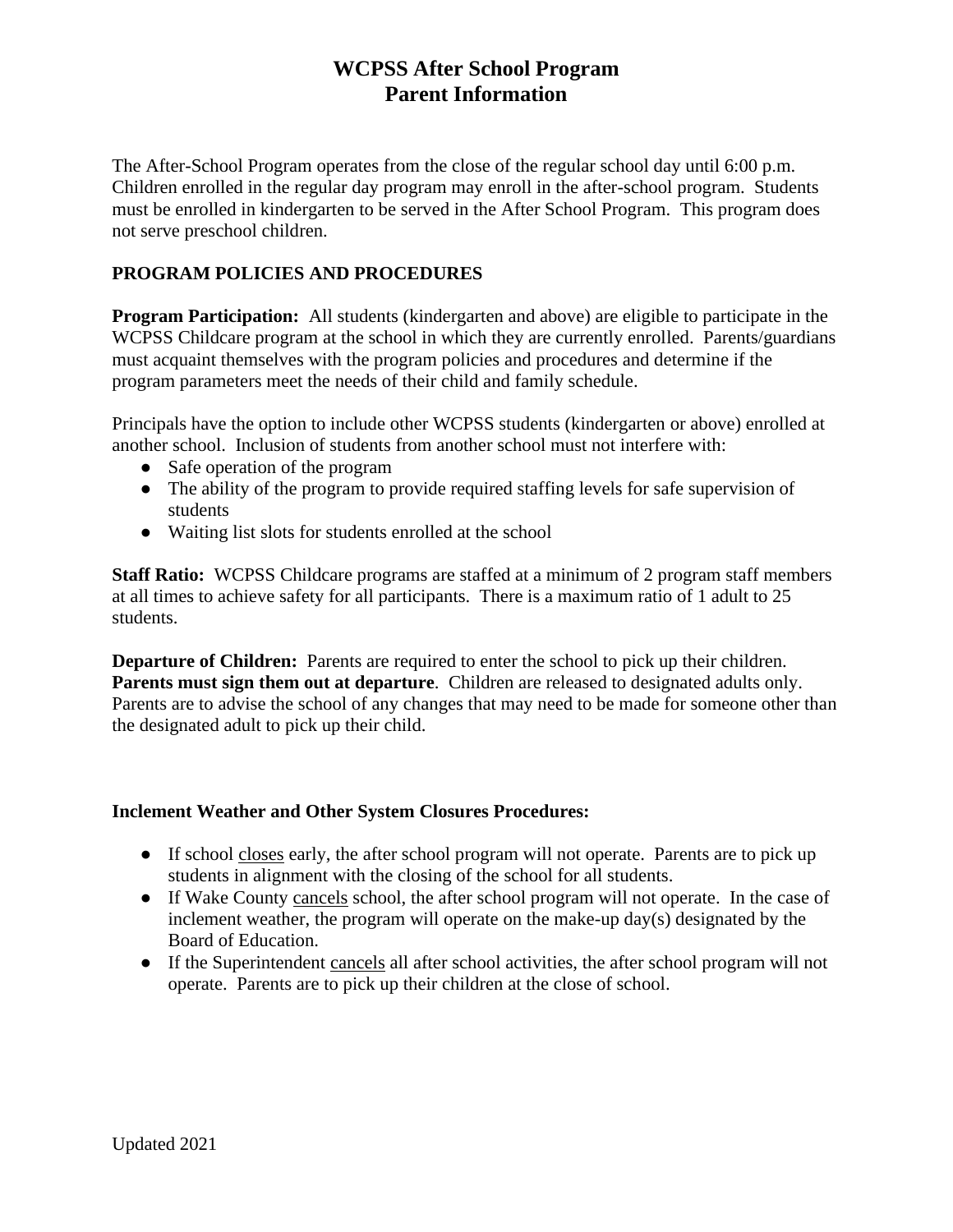## **Inclement Weather and Other System Closures Credits/Refunds**

- Credits/Refunds are not given when the after school program is cancelled due to early dismissal or cancellation of after school activities by the Superintendent.
- When an entire school day is cancelled due to inclement weather, the after school program will operate on the school make-up day. No credit or refund will be made for those days. If the principal makes a decision to not offer the childcare program on the make-up day, a credit is due. The principal is responsible for notifying parents about the decision to not offer the program.
- When the Board of Education decides to make up inclement weather days outside of the predetermined make-up days, refunds/credits will be determined by the WCPSS leadership team.
- For other system closures, action regarding credits/refunds will be determined by the WCPSS leadership team

**In Case of Illness:** If a child becomes ill, the parent, or designated adult, will be called to pick up the child as soon as possible. All parents must provide an emergency number, which can be called, if the parent cannot be reached. In addition, the name of the child's family physician is kept on file at the program site. The child will be kept comfortable and watched until someone arrives. Slight injuries that occur will receive first aid. If a child contracts a communicable disease other than a cold, parents should notify the school.

**Behavior Management Procedures:** It is important that children respect themselves, other people, and property. Redirections should be viewed in a very positive manner with appropriate activities, mutual respect, adequate planning, and consistent supervision contributing to a climate in which self-discipline can flourish.

The teacher will set aside time during the first week of school to develop and discuss guidelines, procedures and rules with the children. These will be reviewed as necessary throughout the school year

Occasionally, children will need to be removed from a situation when they cannot act appropriately. The student may be taken to the office or another place to regain his/her composure.

If problems with a child seem to arise frequently, the parent will be notified and a conference scheduled to discuss these concerns. Persistent and/or severe misbehavior may result in the child being withdrawn from the program. **Please see the** *Behavior Management Procedures***.**